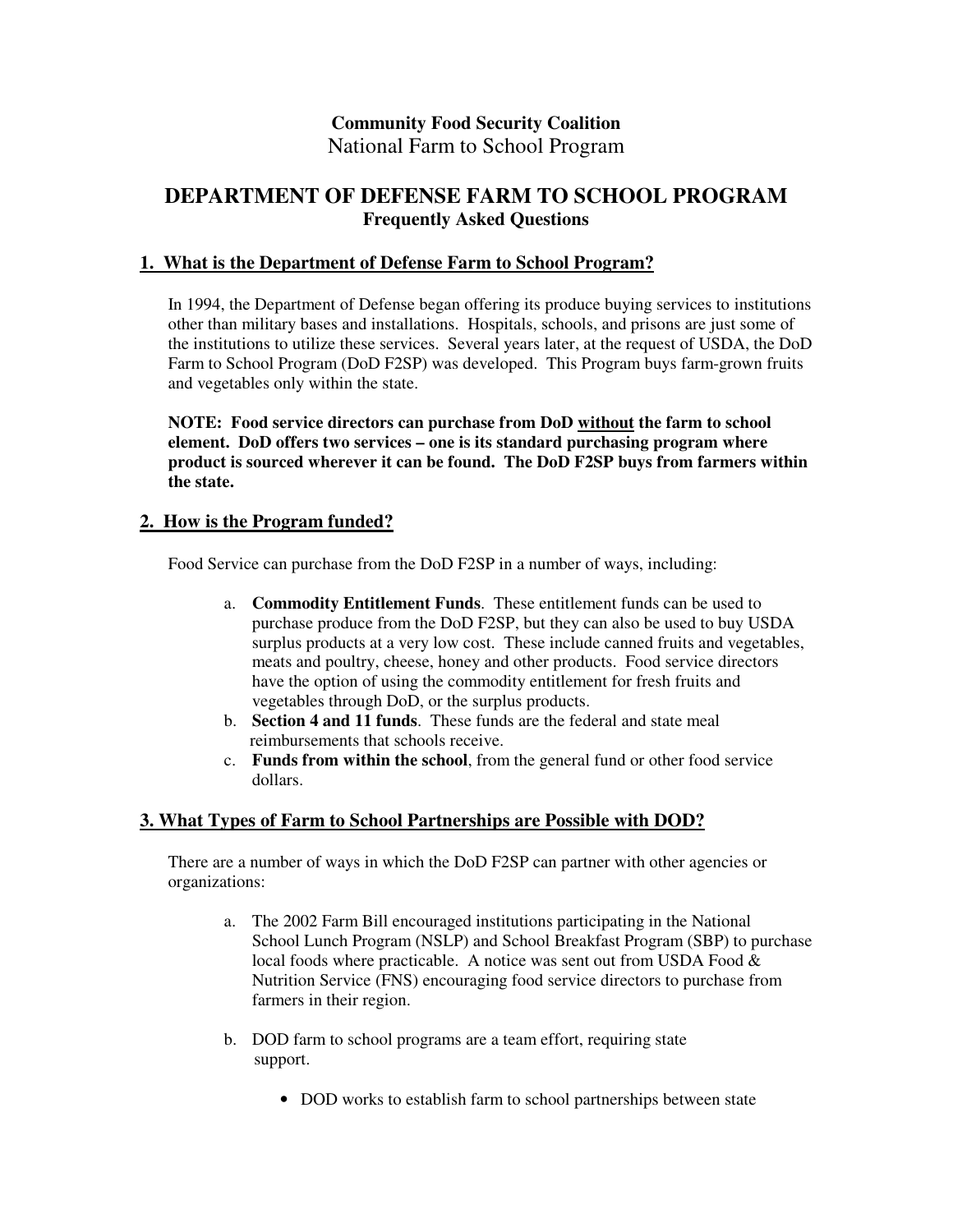agriculture and state school food service personnel. (The latter may be located in the state health, education or food distribution departments.)

- DOD works with all parties to determine how local produce can be bought and distributed to schools.
- c. Twelve states are currently working with DOD to procure local produce for school meals; the farm to school program works differently in each state. Those participating include: North Carolina, Mississippi, Alabama, Texas, Oklahoma, West Virginia, New Mexico, New York, California, Michigan, Kentucky, and New Jersey. There is also a strong program in Puerto Rico.

## **4. How Does it Work?**

- a. To ensure all interested parties have the opportunity to participate in the farm to school program, DOD works to establish coops or partnerships with growers.
	- DOD relies on state agriculture personnel to facilitate these partnerships because they are familiar with growers and their capabilities. However, in at least one state (California), a nonprofit agriculture organization has been the catalyst in working with farmers.
- b. DOD coordinates a planning meeting involving state agriculture and school food service personnel to determine items that could be used in the school menus. Factors include:
	- Items grown, availability, seasonality
	- What produce will fit in with school menu plans as they stand.
	- Potential of some seasonal menu planning by food service to maximize utilization of local products when available.
- c. Once a farm to school partnership is established, DOD will:
	- Work with farm coops or individual farmers to assure all required certifications such as Blank Purchase Agreements, are in place.
	- Set the quality standards and post-harvest requirements such as precooling of product, size, grade (US #1 or better only), and packaging. At the time of packing, DOD works with growers to assure that they understand and meet all requirements.
	- In a few cases, DOD can work with processors to supply produce to schools' specifications*.* Some states that are using prepared items are Texas with cut carrots, New York with sliced apples, and North Carolina with blueberry and strawberry cups.
	- Negotiate the actual price of the product with growers or coops to assure prices are fair and reasonable based on current market prices.
	- Establish a timeframe to ensure product quality and availability to meet school needs.
	- Assist states in monitoring the crops to ensure product quality.
	- Work with states and schools to promote the program.